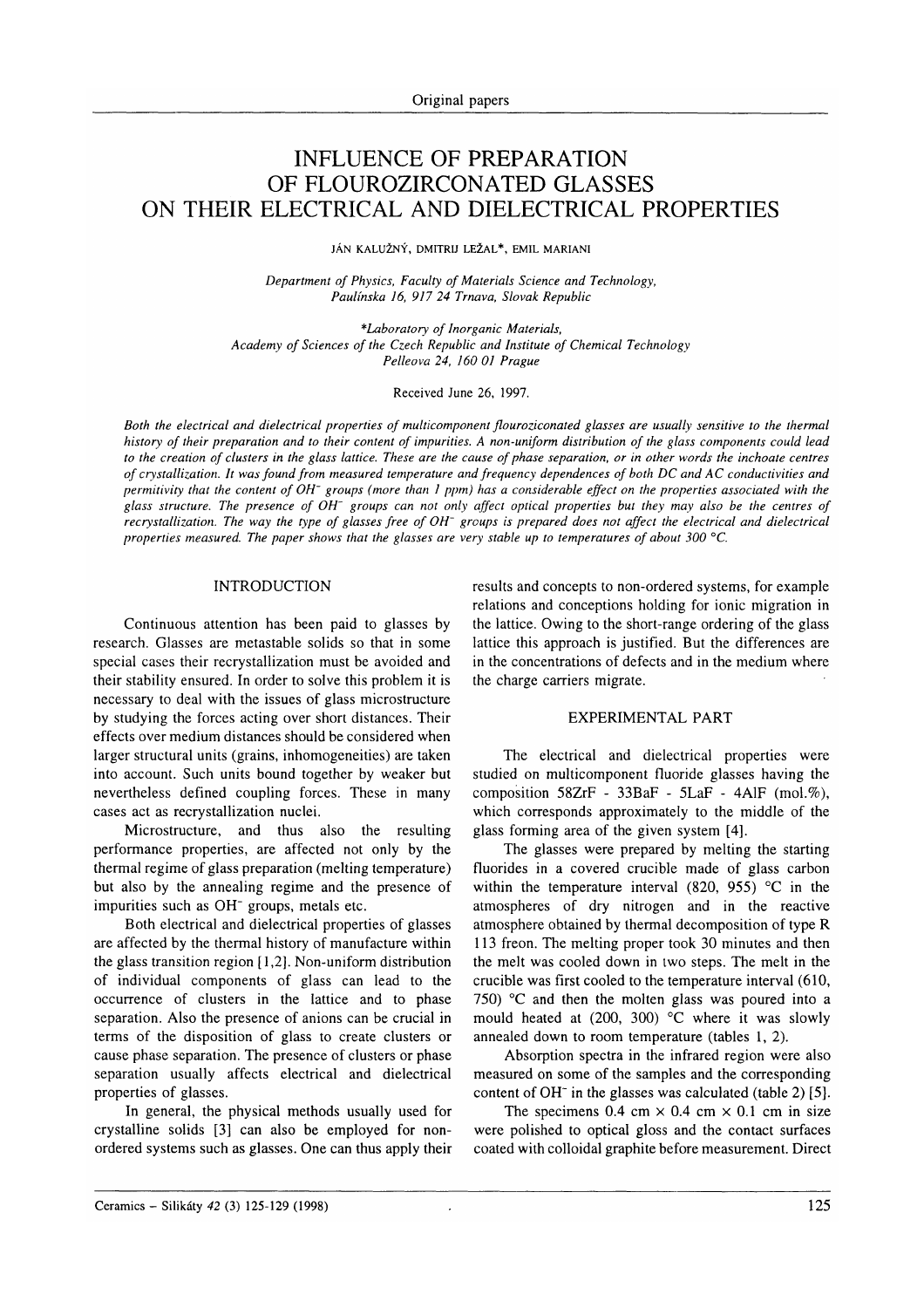| sample<br>no. | temperature<br>of glass<br>melting $(^{\circ}C)$ | melting point<br>before pour<br>into mould $(^{\circ}C)$ | stabilization<br>time of<br>melting (min.) | permitivity<br>$\epsilon'$ at $T \gtrless 100$ °C | activation energy<br>within the tempera-<br>ture interval<br>$(30, 250)$ °C (eV) |
|---------------|--------------------------------------------------|----------------------------------------------------------|--------------------------------------------|---------------------------------------------------|----------------------------------------------------------------------------------|
| $\bigcirc$    | 955                                              | $610 \rightarrow 175$                                    | 30                                         | 14.1                                              | 0.72                                                                             |
| $\bullet$ 2   | 820                                              | $685 \rightarrow 315$                                    | 30                                         | 14.3                                              | 0.75                                                                             |
| $\square$     | 865                                              | $670 \rightarrow 290$                                    | 30                                         | 14.2                                              | 0.72                                                                             |
| $+4$          | 860                                              | $625 \rightarrow 325$                                    | 20                                         | 14.3                                              | 0.72                                                                             |
| $\times$ 5    | 865                                              | $610 \rightarrow 285$                                    | 10                                         | 14.3                                              | 0.73                                                                             |
|               |                                                  |                                                          |                                            |                                                   |                                                                                  |

Table 1. Glasses free of OH<sup>-</sup> prepared in different ways.

Table 2. Glasses containing OH<sup>-</sup> prepared in different ways

|                        | temperature<br>of glass<br>melting $(^{\circ}C)$ | melting point<br>before pour<br>into mould $(^{\circ}C)$ | stabilization<br>time of<br>melting (min.) | permitivity                                                           |                               | activation energy                                           | concentra-                        |
|------------------------|--------------------------------------------------|----------------------------------------------------------|--------------------------------------------|-----------------------------------------------------------------------|-------------------------------|-------------------------------------------------------------|-----------------------------------|
|                        |                                                  |                                                          |                                            | $\epsilon$ at<br>$T \, \langle \, 100 \, \, \mathrm{^{\circ}C} \, \,$ | $\epsilon$ at<br>$T$ ) 100 °C | within the tempera-<br>ture interval<br>$(30, 250)$ °C (eV) | tion<br>$ppm$ OH <sup>-</sup> $)$ |
| 口6                     | 850                                              | $650 \rightarrow 300$                                    | 30                                         | 10.4                                                                  | 14.2                          | 0.75                                                        | 7.1                               |
| O7                     | $850*$                                           | $650 \rightarrow 300$                                    | 30                                         | 12.7                                                                  | 14.1                          | 0.76                                                        | 2.6                               |
|                        |                                                  |                                                          |                                            | * glass melted for second time                                        |                               |                                                             |                                   |
| $\bullet$ <sup>8</sup> | 850                                              | $750 \rightarrow 300$                                    | 30                                         | 10.9                                                                  | 14.2                          | 0.75                                                        | 4.7                               |
| X9                     | $850**$                                          | $750 \rightarrow 300$                                    | 60                                         | 11.4                                                                  | 14.1                          | 0.77                                                        | 3.3                               |

current conductivity  $dc$  was measured by the standard method over the temperature interval  $(-30, +300)$  °C. The measurements of both temperature and frequency dependence of alternate conductivity ac and permitivity  $\epsilon$  were performed over the same temperature interval using frequencies within the (0.05, 100) kHz interval.

The glasses can be to a certain degree characterized by the measurements of  $dc$ ,  $ac$  and  $\varepsilon$ . However, at the same time it is necessary to quantify the data in a way which would allow the processes influencing the values being measured.

# **RESULTS**

Arrhenius equation holds for the temperature dependence of dc over the temperature range measured:

$$
\sigma_{\rm dc} = \sigma_0 \exp\left(-\frac{E}{kT}\right).
$$

where  $\sigma_{dc}$ ,  $\sigma_0$ , E, k, T are dc conductivity, preexponential factor, activation energy, Boltzman constant and temperature in K, respectively.

It follows from the measurements of temperature dependences of  $dc$ ,  $ac$ ,  $\varepsilon$  of glasses prepared in different

ways (tables 1,2) that within the given temperature range  $(-30, +250)$  °C there exists only one conductivity mechanism due to anions, with an activation energy of about  $0.7$  eV (figures 1,2) [7,8]. With all the samples, the activation energy increases to 1.1 eV at temperatures between  $250$  °C and  $300$  °C, i.e. just below the softening point  $T<sub>g</sub> = 305$  °C. Actually it is the self-conductivity of glasses which is already in play at these temperatures. Apart from determining the OH<sup>-</sup> content we also measured dc over the temperature interval  $(-30, +150)$  °C on the glasses given in table 2. For the temperature interval  $(-30, +30)$  °C we found that all four samples had an activation energy of 0.83 eV. This value differs by about 0.1 eV from the activation energies established for the temperature interval (30, 250)  $\degree$ C. This difference is due to "freezing-up" of some of the structural bonds. In figures 1, 2, the  $dc$  dependences are plotted for samples given in tables 1 and 2, and one can see that they are identical. For reasons of clarity only some of the dependences are shown.

One can characterize to a considerable degree the processes related to the changes in structure by determining the temperature and frequency dependences of ac and permitivity  $\varepsilon$ . Usually employed the impendance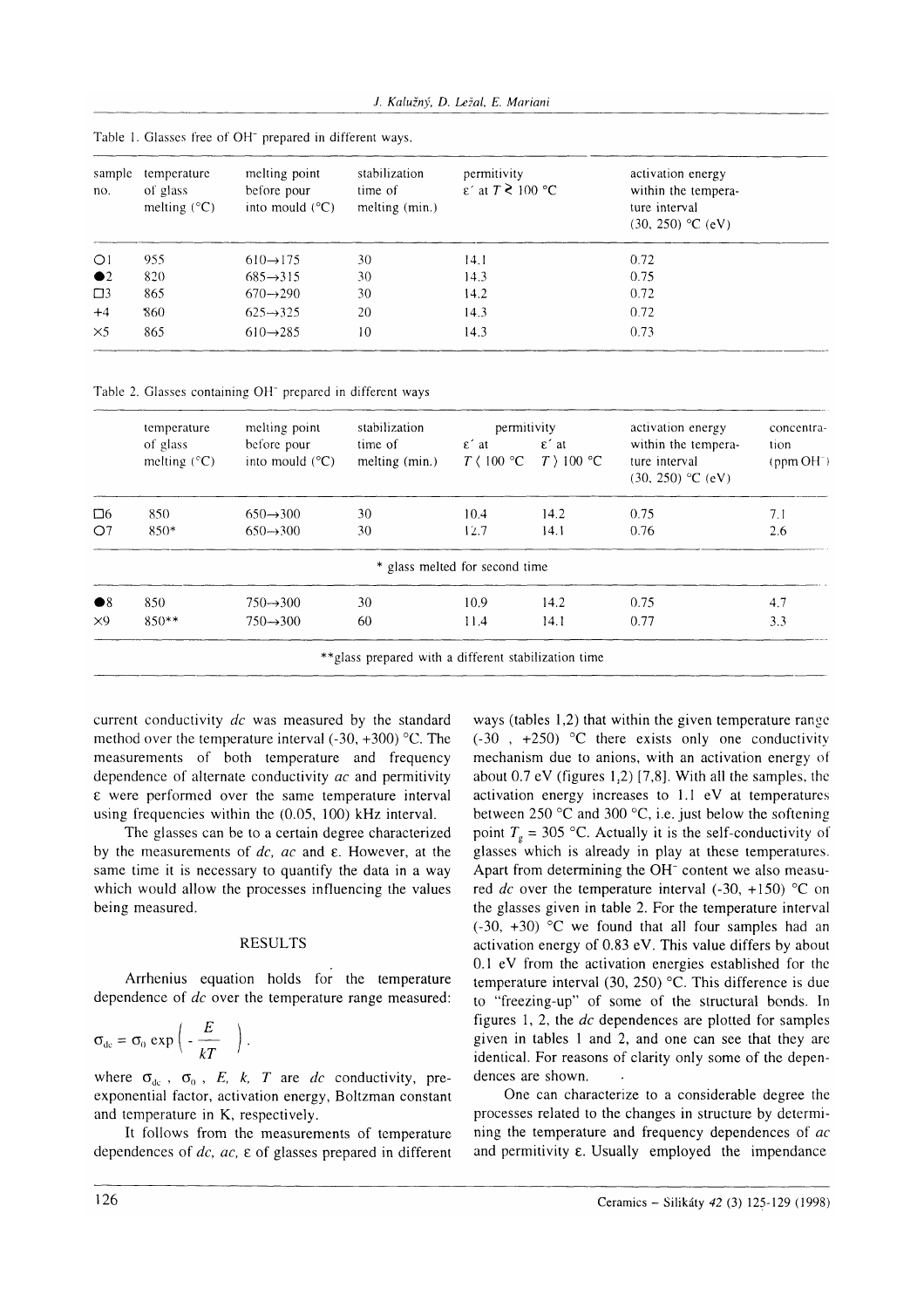

Figure 1. Temperature dependence of dc for glasses free of OH<sup>-</sup> groups.



Figure 2. Temperature dependence of  $dc$  for glasses containing OH<sup>-</sup> groups.

and admittance diagrams usually eemployed for this purpose give information mainly about the effects taking place at the electrodes, but cannot be used for these glasses as these exhibit high  $dc$  values and a strong frequency dependence of  $ac$ . The values of  $ac$  and  $\varepsilon$ measured were therefore analyzed by means of the complex electric modulus  $M^*$  [9], for in this case the results are not affected by  $dc$ .  $M^*$  is given by the equation

$$
M^* = \frac{1}{\varepsilon^*} = \frac{1}{\varepsilon^* + i\varepsilon^*} = M^* + iM^*
$$

where  $\varepsilon$ ' is determined from the intersection of the modular diagrams,  $\varepsilon'' = (\sigma / \omega \varepsilon_0)$  is proportional to dielectric losses,  $\varepsilon_0$  is the permitivity of vacuum and  $\omega = 2\pi f$ .

The modular diagrams  $M''$  vs.  $M'$  plotted in a complex plane reflect very sensitively the influence of the preparation of glasses on processes which are associated with relaxation and migration effects.

With respect to specific hygroscopic properties of fluorides, OH<sup>-</sup> groups are built into their structural skeleton during the preparation of glasses. Their concentration is considerably affected by the technological processes employed.

A certain amount of water can get into the melted flourozirconated glasses if technological regime is not precisely followed. The molecules of H<sub>2</sub>O dissociate into  $H<sup>+</sup>$  and OH<sup>-</sup> ions by the process of hydrolysis and they are get built into the glass lattice. The concetration of  $OH^-$  had the values of  $(2.6, 7.1)$  ppm (table 2) and did not affect the measured temperature dependences of dc (figures 1, 2). On the hand, the presence of  $OH^-$  built into the lattice of glass (table 2) substantially changed the values of  $\varepsilon$ ' for temperatures lower than 100 °C (figure 3). The permitivity of glass is known to be strongly affected by inhomogeneities. One can therefore assume, with respect to the experimentally established dependences plotted in figures 3, 4, 5,7, that the OHgroups present in the glass lattice were responsible for the inhomogeneities of the glass structure. This assumption was confirmed by the modular diagrams (asymmetric shape with the considerable elongation of the tail,'figure 4). One can also follow the influence of changes in the technological process by means of the dependences measured (the same glass melted twice, or a different time of melt stabilization, figure 4). The influence of OH<sup>-</sup> groups was not so marked at temperatures above 100 "C (figure 7).



Figure 3. The influence of OH concentration on permitivity for glasses of table 2.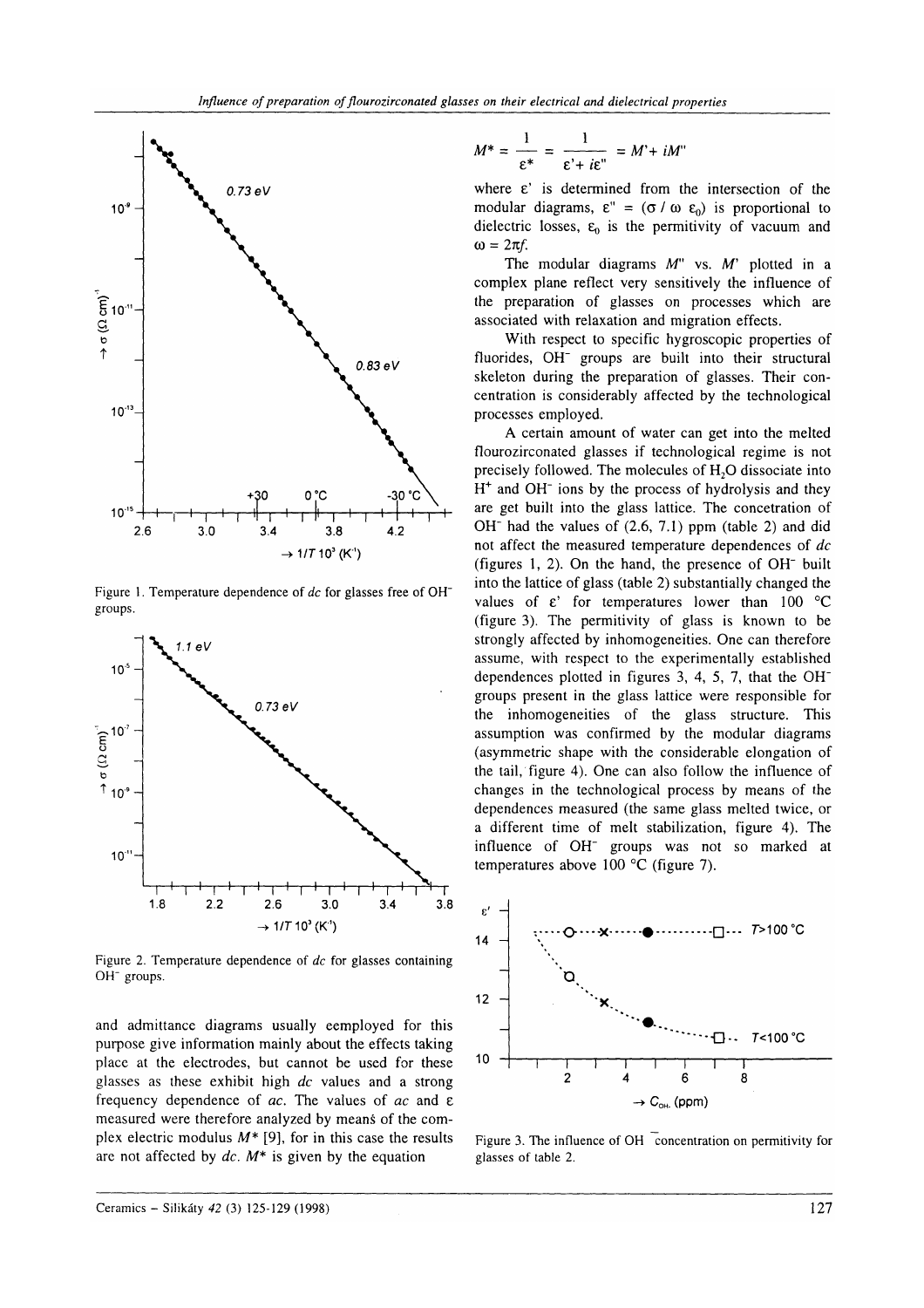

Figure 4. Modular diagram  $M''$  vs  $M'$  for glasses of table 2 below  $100 °C$ 





Figure 6. Modular diagram  $M''$  vs  $M'$  for glasses of table 1.



Figure 5. Modular diagram  $M''$  vs  $M'$  for glasses of table 2 above  $100 °C$ 

The influence of different technologies of glass preparation did not appear in the complex modular diagrams measured on samples containing less than 1 ppm of OH<sup>-</sup> groups (figure 6).

## **DISCUSSION**

Conductivity of the investigated glasses is due to  $F^$ anions which move within the "holes" in the lattice. Although the model was worked out for oxygen glasses [4] it nevertheless holds in our case. According to the model there are always many more vacancies available in glass for migrating ions than is the actual number of free migrating ions, while the concentration of vacancies constant for a wide temperature interval. There exists only one migration mechanism, as confirmed by the fact that there was found out only one activation energy (of about  $0.73$  eV) for the  $ac$  temperature dependences (figures 1, 2). The relatively low activation energy indicates that the glass structure is fairly loose. The activation energy established represents the average distribution of potential barriers which the migrating ion must overcome. The different concentrations of OHgroups (figure 3) occurring in glasses (table 2, figures 1, 2) were not indicated by the  $dc$  dependences. Measu-

Figure 7. Modular diagram  $M''$  vs  $M'$  for glasses of table 2 containing OH<sup>-</sup> groups and for glasses of table 1 free of OH<sup>-</sup> groups, both for temperatures above 100 °C.

rements of the glasses over the temperature interval (-30,  $+150$ ) °C showed that the activation energy mildly varied to the extent of 0.1 eV. This phenomenon is caused by "freezing-up" of some of the structural bonds.

The experimentally established dependences of modular diagrams  $M''$  vs  $M'$  (figures 4 - 7) enable one to explain the differences between the processes over the temperature interval both below and above 100 °C.

The dependences of modular diagrams  $M''$  vs  $M'$  do not form an ideal circular line, the centre being shifted below the real axis  $(S_1, S_2, \varphi = 12)$ . This means that the relaxations under the effect of the electric field are caused by migrating ions in the volume of glass but cannot be described by means of a single relaxation time only. Such a description requires a spectrum of relaxation times when the individual time values do not show great differences.

The main "arch" rising from the origin belongs to conductivity relaxations, while the high frequency "tail" belongs to localized relaxations of the larger units.

#### CONCLUSION

- There is one mechanism involved in the charge transport performed by F<sup>-</sup> ions with an activation energy